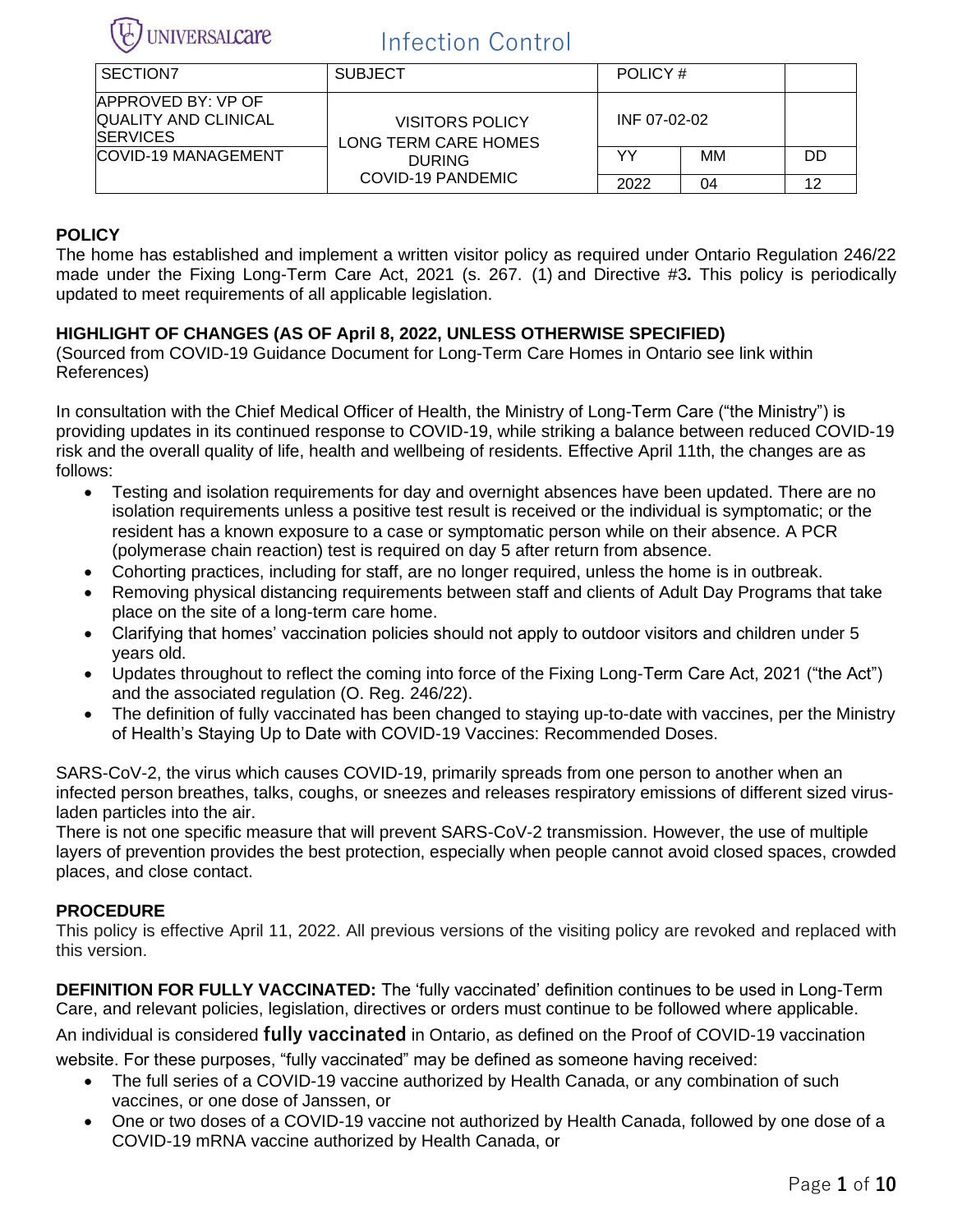

| SECTION <sub>7</sub>                                             | <b>SUBJECT</b>                                 | POLICY #     |    |    |
|------------------------------------------------------------------|------------------------------------------------|--------------|----|----|
| APPROVED BY: VP OF<br>QUALITY AND CLINICAL<br><b>ISERVICES</b>   | <b>VISITORS POLICY</b><br>LONG TERM CARE HOMES | INF 07-02-02 |    |    |
| <b>COVID-19 MANAGEMENT</b><br><b>DURING</b><br>COVID-19 PANDEMIC |                                                | YY           | MМ | DD |
|                                                                  |                                                | 2022         | 04 | 10 |

- Three doses of a COVID-19 vaccine not authorized by Health Canada; and
- They received their final dose of the COVID-19 vaccine at least 14 days before providing the proof of being fully vaccinated

(See Proof of Vaccination <https://covid-19.ontario.ca/proof-covid-19-vaccination#proof-of-vaccination> ) To find out what vaccines are authorised by Health Canada visit "Approved COVID-19 Vaccines" site: [https://www.canada.ca/en/health-canada/services/drugs-health-products/covid19-industry/drugs-vaccines](https://www.canada.ca/en/health-canada/services/drugs-health-products/covid19-industry/drugs-vaccines-treatments/vaccines.html)[treatments/vaccines.html](https://www.canada.ca/en/health-canada/services/drugs-health-products/covid19-industry/drugs-vaccines-treatments/vaccines.html)

## **VISITORS' ACCESS TO THE HOME'S VISITOR POLICY**

### **1. The Long Term Care Home must provide:**

- a. A Copy of Visitors Policy must be provided to Residents' Council and Family Council (if any)
- b. A Copy of Visitors Policy must be included with Resident Information Package

### 2. **The Long Term Care Home must**

- **Post** Visitors Policy in the Home for easy accesses
- **Communicate** Visitors Policy to residents, families and staff
- **Post** Visitors Policy on LTC home's website

### **COVID-19 VACCINATION**

The goal of the provincial COVID-19 immunization program is to protect Ontarians from COVID-19. Vaccines minimize the risk of severe outcomes, including hospitalizations and death, due to COVID-19, and may help reduce the number of new cases. The Ministry is taking a guidance-based approach that supports licensees with their employer led policies and to promotes best practices.

Vaccination policy does not apply to outdoor visitors and to visitors under the age of 5 (who are not yet eligible to be vaccinated).

#### **Provision of fourth doses to long-term care residents**

People That are Moderately or Severely Immunocompromised aged 12 and older that received a 3-dose primary series are recommended to receive a booster (fourth) dose to be up to date with their COVID-19 vaccines (Staying Up to Date with COVID-19 Vaccines: Recommended Doses).

Based on recommendations from the Ontario Immunization Advisory Committee, residents of Long-Term Care Homes are eligible for a fourth dose of an mRNA vaccine if at least three months have passed since their third dose:

- ➢ Any mRNA vaccine product is acceptable as a fourth dose, although data suggest that the Moderna Spikevax COVID-19 vaccine may provide a more robust immune response.
- ➢ Residents are encouraged to receive their fourth dose. (see Vaccination Policy)

### **REQUIREMENTS**

### **THIS VISITING POLICY IS GUIDED BY THE FOLLOWING PRINCIPLES:**

- **Safety –** any approach to visiting must balance the health and safety needs of residents, staff, and visitors, and ensure risks are mitigated
- **Emotional well-being** welcoming visitors is intended to support the mental and emotional well-being of residents by reducing any potential negative impacts related to social isolation
- **Equitable access** all residents must be given equitable access to receive visitors, consistent with their preferences and within reasonable restrictions that safeguard residents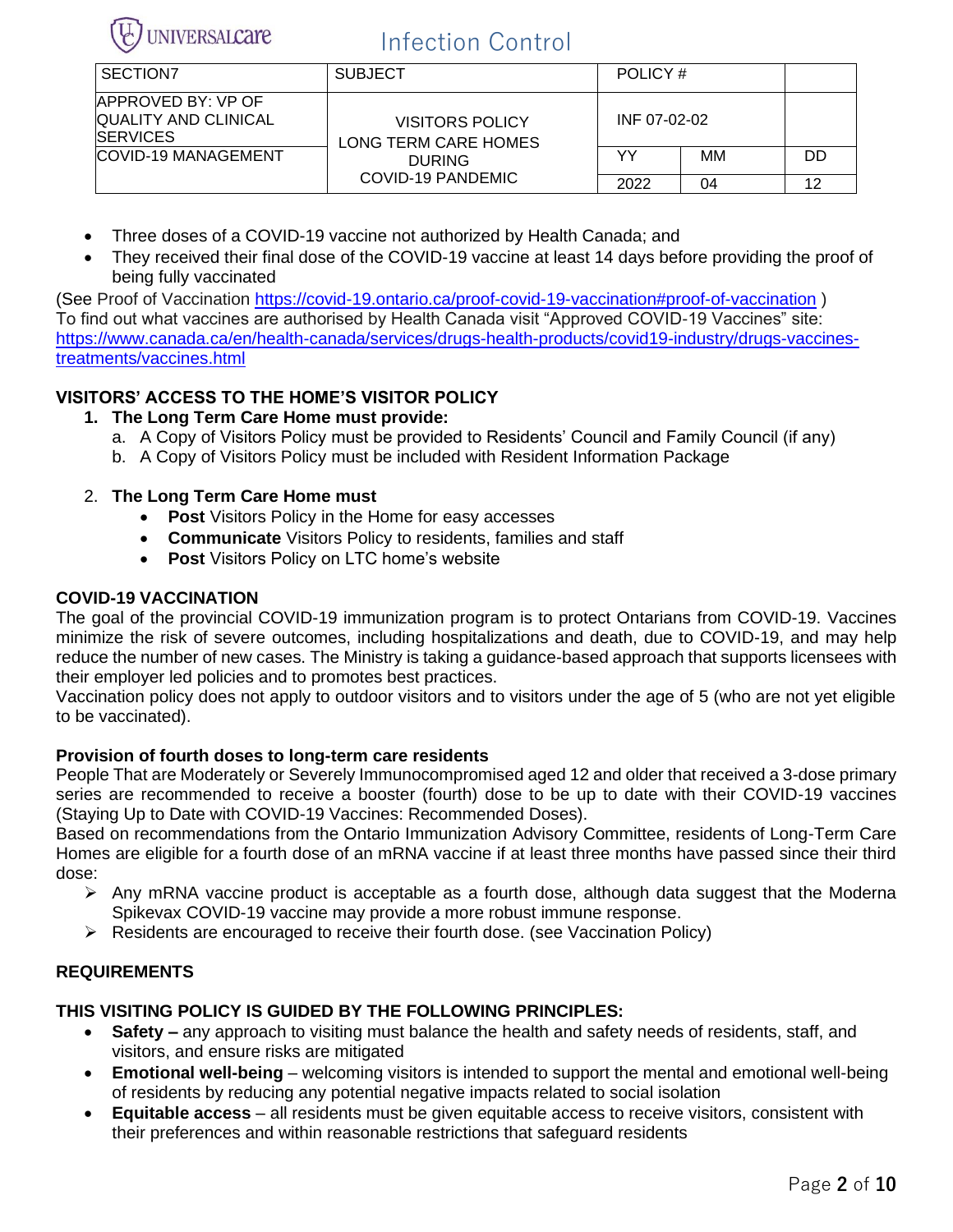

| SECTION7                                                              | <b>SUBJECT</b>                                                                       | POLICY #     |    |    |
|-----------------------------------------------------------------------|--------------------------------------------------------------------------------------|--------------|----|----|
| APPROVED BY: VP OF<br><b>QUALITY AND CLINICAL</b><br><b>ISERVICES</b> | <b>VISITORS POLICY</b><br>LONG TERM CARE HOMES<br><b>DURING</b><br>COVID-19 PANDEMIC | INF 07-02-02 |    |    |
| <b>COVID-19 MANAGEMENT</b>                                            |                                                                                      | YY           | MМ | DD |
|                                                                       |                                                                                      | 2022         | 04 | 10 |

- **Flexibility** the physical/infrastructure characteristics of the home, its workforce/human resources availability, whether the home is in an outbreak and the current status of the home with respect to personal protective equipment (PPE) are all variables to consider when setting home-specific policies
- **Equality** residents have the right to choose their visitors. In addition, residents and/or their substitute decision-makers have the right to designate caregivers

### **DEFINITIONS OF THE DIFFERENT TYPES OF VISITORS**

#### **Not considered visitors:**

Long-term care home staff (as defined under the Act), volunteers, and student placements are not considered visitors as their access to the home is determined by the licensee. Infants under the age of 1 are also not considered visitors and are excluded from testing and vaccination requirements.

#### **Essential visitors**

Essential visitors are persons visiting a home to meet an essential need related to the residents or the operations of the home that could not be adequately met if the person does not visit the home.

There are no limits on the number of essential visitors allowed to come into a home at any given time.

**Essential visitors are the only type of visitors allowed when there is an outbreak in a home or area of a home or when a resident has failed screening, is symptomatic or in isolation.**

**Table Visitors Type:** As per O. Reg. 246/22 under the Fixing Long-Term Care Act, 2021, there are four types of essential visitors:

|                   | There are four types of essential visitors:                                                                      |  |  |  |  |  |
|-------------------|------------------------------------------------------------------------------------------------------------------|--|--|--|--|--|
|                   | People visiting a very ill resident for compassionate reasons including, but not limited to, hospice services or |  |  |  |  |  |
| end-of-life care  |                                                                                                                  |  |  |  |  |  |
| <b>Government</b> | Government inspectors with a statutory right to enter a long-term care home to carry out                         |  |  |  |  |  |
| inspectors with   | their duties.                                                                                                    |  |  |  |  |  |
| a statutory       |                                                                                                                  |  |  |  |  |  |
| right of entry    |                                                                                                                  |  |  |  |  |  |
| <b>Support</b>    | Support workers are persons who visit a home to provide support to the critical                                  |  |  |  |  |  |
| workers           | operations of the home or to provide essential services to residents                                             |  |  |  |  |  |
|                   |                                                                                                                  |  |  |  |  |  |
|                   | <b>Example of Services Provided by Support Workers</b>                                                           |  |  |  |  |  |
|                   | Assessment, diagnostic, intervention/rehabilitation, and counselling services for<br>$\bullet$                   |  |  |  |  |  |
|                   | residents by regulated health professionals such as physicians and nurse                                         |  |  |  |  |  |
|                   | practitioners                                                                                                    |  |  |  |  |  |
|                   | Assistive Devices Program vendors -- for example, home oxygen therapy<br>$\bullet$                               |  |  |  |  |  |
|                   | vendors                                                                                                          |  |  |  |  |  |
|                   | Moving a resident in or out of a home<br>$\bullet$                                                               |  |  |  |  |  |
|                   | Social work services<br>$\bullet$                                                                                |  |  |  |  |  |
|                   | Legal services<br>$\bullet$                                                                                      |  |  |  |  |  |
|                   | Post-mortem services<br>$\bullet$                                                                                |  |  |  |  |  |
|                   | Emergency services (for example, such as those provided by first responders)<br>$\bullet$                        |  |  |  |  |  |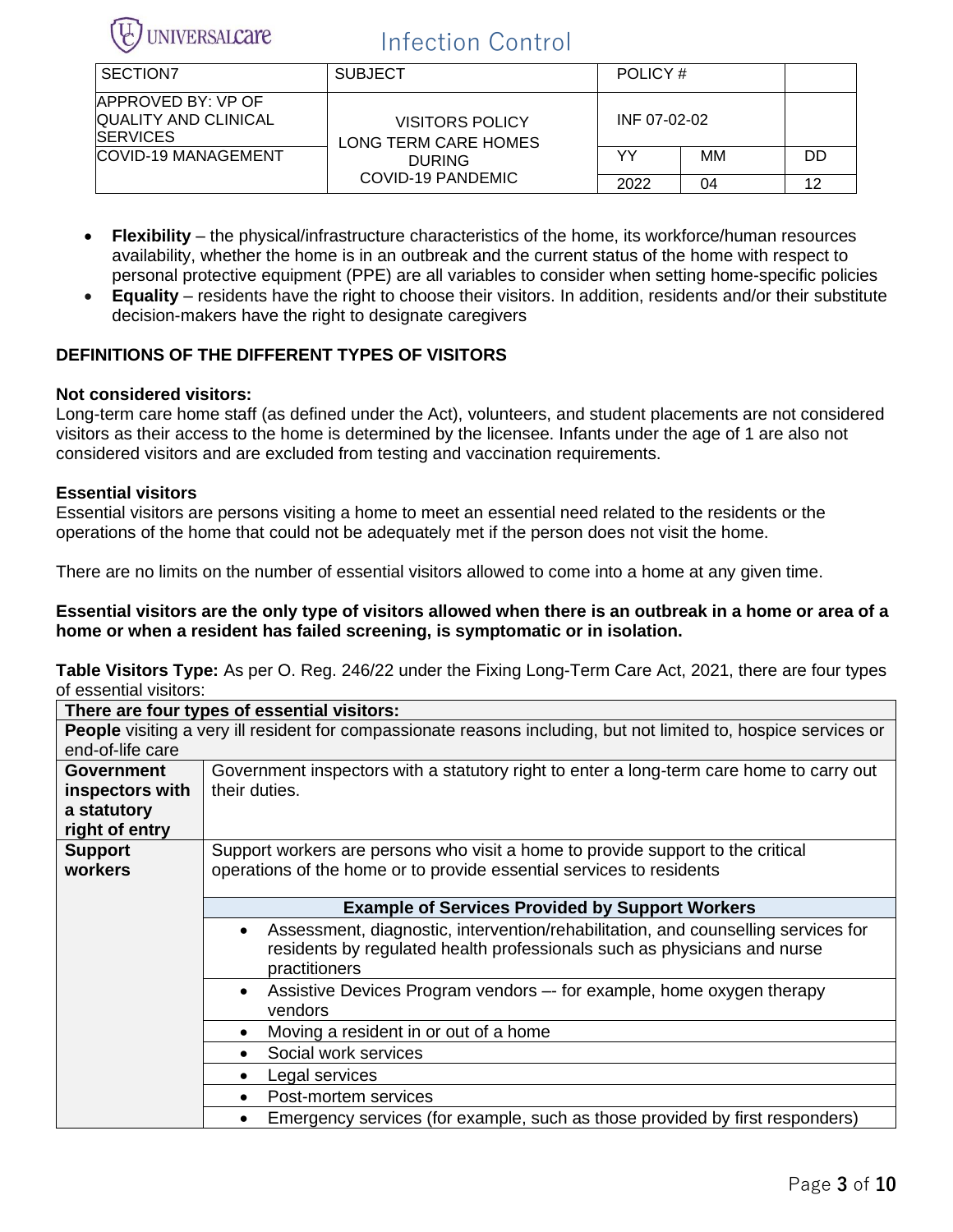

| SECTION7                                                                     | <b>SUBJECT</b>                          | POLICY#      |    |    |
|------------------------------------------------------------------------------|-----------------------------------------|--------------|----|----|
| <b>APPROVED BY: VP OF</b><br><b>QUALITY AND CLINICAL</b><br><b>ISERVICES</b> | VISITORS POLICY<br>LONG TERM CARE HOMES | INF 07-02-02 |    |    |
| <b>COVID-19 MANAGEMENT</b><br><b>DURING</b><br>COVID-19 PANDEMIC             | YY                                      | MМ           | DD |    |
|                                                                              |                                         | 2022         | 04 | 12 |

|                          | Maintenance services such as those required to ensure the structural integrity of<br>the home and the functionality of the home's operational systems such as<br>Heating, Cooling and Ventilation (HVAC), mechanical, electrical, plumbing and                                                                                                                                                                                                                                                                                                                                                                                                       |  |  |  |  |
|--------------------------|------------------------------------------------------------------------------------------------------------------------------------------------------------------------------------------------------------------------------------------------------------------------------------------------------------------------------------------------------------------------------------------------------------------------------------------------------------------------------------------------------------------------------------------------------------------------------------------------------------------------------------------------------|--|--|--|--|
|                          | telecommunication systems, and services related to exterior grounds and winter                                                                                                                                                                                                                                                                                                                                                                                                                                                                                                                                                                       |  |  |  |  |
|                          | property maintenance, including septic and well water system maintenance                                                                                                                                                                                                                                                                                                                                                                                                                                                                                                                                                                             |  |  |  |  |
|                          | Food/nutrition and water/drink delivery<br>$\bullet$                                                                                                                                                                                                                                                                                                                                                                                                                                                                                                                                                                                                 |  |  |  |  |
|                          | Canada Post mail services and other courier services<br>$\bullet$                                                                                                                                                                                                                                                                                                                                                                                                                                                                                                                                                                                    |  |  |  |  |
|                          | Election officials/workers<br>A caregiver is a type of essential visitor who a as defined under section 4 of O. Reg. 246/22:                                                                                                                                                                                                                                                                                                                                                                                                                                                                                                                         |  |  |  |  |
| <b>Caregiver</b>         | (a) is a family member or friend of a resident or a person of importance to a resident,<br>(b) is able to comply with all applicable laws including any applicable directives, orders,<br>guidance, advice or recommendations issued by the Chief Medical Officer of Health<br>or a medical officer of health appointed under the Health Protection and Promotion<br>Act,<br>(c) provides one or more forms of support or assistance to meet the needs of the<br>resident, including providing direct physical support such as activities of daily living<br>or providing social, spiritual or emotional support, whether on a paid or unpaid basis, |  |  |  |  |
|                          | <b>REQUIREMENT TO DESIGNATE CAREGIVERS (section 4 of O. Reg. 246/22)</b>                                                                                                                                                                                                                                                                                                                                                                                                                                                                                                                                                                             |  |  |  |  |
|                          | (d) is designated by the resident or the resident's substitute decision-maker with authority                                                                                                                                                                                                                                                                                                                                                                                                                                                                                                                                                         |  |  |  |  |
|                          | to give that designation, if any, and                                                                                                                                                                                                                                                                                                                                                                                                                                                                                                                                                                                                                |  |  |  |  |
|                          | (e) in the case of an individual under 16 years of age, has approval from a parent or legal                                                                                                                                                                                                                                                                                                                                                                                                                                                                                                                                                          |  |  |  |  |
| Caregivers-              | guardian to be designated as a caregiver.<br><b>NOT - OUTBREAK:</b>                                                                                                                                                                                                                                                                                                                                                                                                                                                                                                                                                                                  |  |  |  |  |
| scheduling and           | Scheduling visits is not required for Caregivers                                                                                                                                                                                                                                                                                                                                                                                                                                                                                                                                                                                                     |  |  |  |  |
| length and               | Caregivers may support more than one resident in non-outbreak situations                                                                                                                                                                                                                                                                                                                                                                                                                                                                                                                                                                             |  |  |  |  |
| frequency of             | provided the home obtains consent from all involved residents (or their substitute                                                                                                                                                                                                                                                                                                                                                                                                                                                                                                                                                                   |  |  |  |  |
| <b>visits</b>            | decision makers).                                                                                                                                                                                                                                                                                                                                                                                                                                                                                                                                                                                                                                    |  |  |  |  |
| <b>Examples of</b>       | Supporting activities of daily living such as bathing, dressing, and eating<br>$\bullet$                                                                                                                                                                                                                                                                                                                                                                                                                                                                                                                                                             |  |  |  |  |
| direct care              | assistance                                                                                                                                                                                                                                                                                                                                                                                                                                                                                                                                                                                                                                           |  |  |  |  |
| provided by              | Providing cognitive stimulation<br>$\bullet$                                                                                                                                                                                                                                                                                                                                                                                                                                                                                                                                                                                                         |  |  |  |  |
| caregivers               | Fostering successful communication<br>$\bullet$                                                                                                                                                                                                                                                                                                                                                                                                                                                                                                                                                                                                      |  |  |  |  |
| include but are          | Providing meaningful connection and emotional support<br>$\bullet$                                                                                                                                                                                                                                                                                                                                                                                                                                                                                                                                                                                   |  |  |  |  |
| not limited to           | Offering relational continuity assistance in decision-making                                                                                                                                                                                                                                                                                                                                                                                                                                                                                                                                                                                         |  |  |  |  |
| the following            |                                                                                                                                                                                                                                                                                                                                                                                                                                                                                                                                                                                                                                                      |  |  |  |  |
| <b>General visitors:</b> |                                                                                                                                                                                                                                                                                                                                                                                                                                                                                                                                                                                                                                                      |  |  |  |  |

A **general visitor** is a person who is not an essential visitor and is visiting to provide non-essential services related to either the operations of the home or a particular resident or group of residents. General visitors include those persons visiting for social reasons as well as visitors providing non-essential services such as personal care services, entertainment, or individuals touring the home.

The Homes should prioritize the mental and emotional well-being of residents and strive to be as accommodating as possible when scheduling visits with general visitors.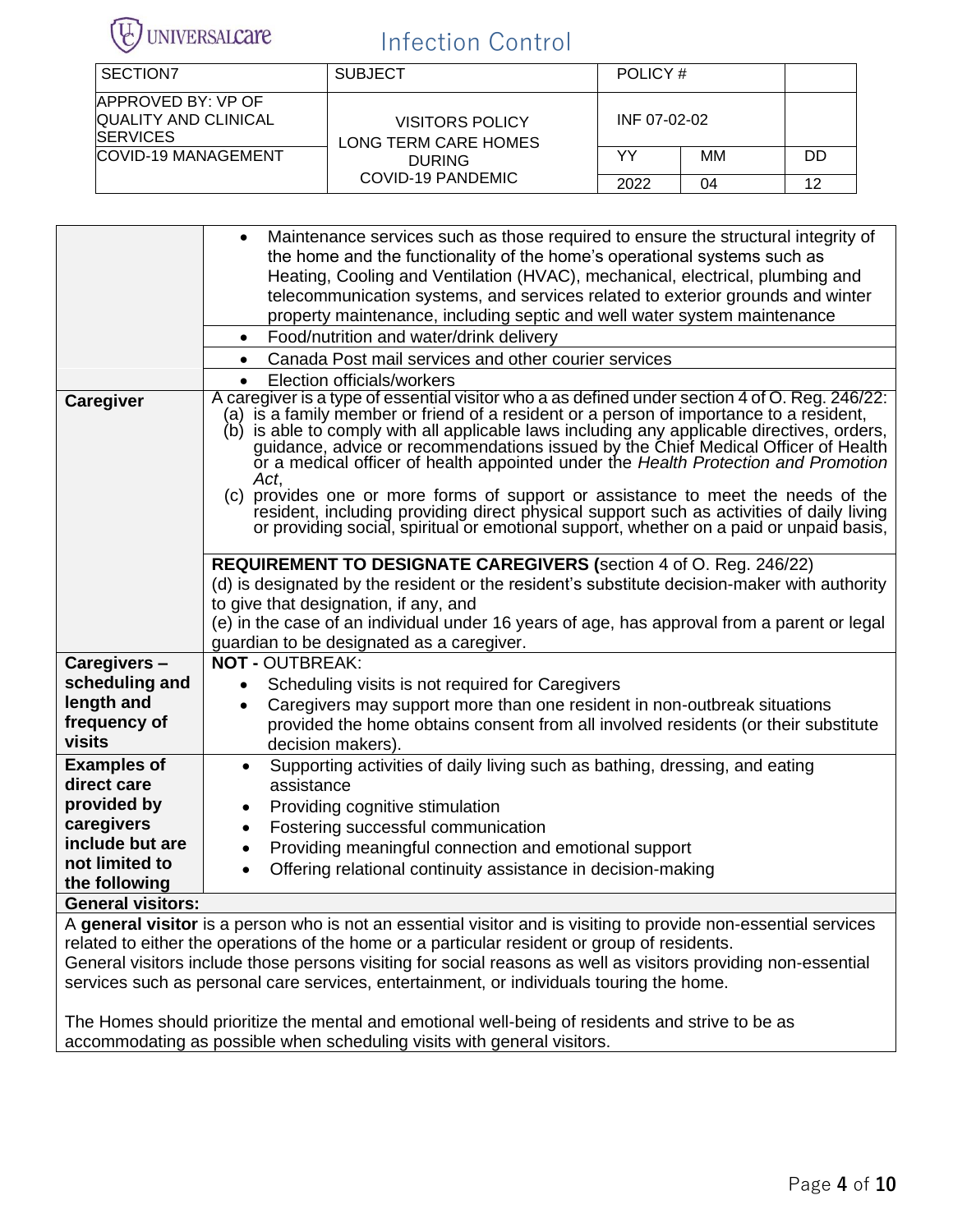

| SECTION <sub>7</sub>                                                  | <b>SUBJECT</b>                                 | POLICY #     |    |    |
|-----------------------------------------------------------------------|------------------------------------------------|--------------|----|----|
| APPROVED BY: VP OF<br><b>QUALITY AND CLINICAL</b><br><b>ISERVICES</b> | <b>VISITORS POLICY</b><br>LONG TERM CARE HOMES | INF 07-02-02 |    |    |
| <b>COVID-19 MANAGEMENT</b>                                            | <b>DURING</b><br><b>COVID-19 PANDEMIC</b>      | YY           | MМ | DD |
|                                                                       |                                                | 2022         | 04 | 12 |

### **Table ACCESS TO HOMES**

| <b>ALL VISITORS:</b> |                                                                                                                                                                                |
|----------------------|--------------------------------------------------------------------------------------------------------------------------------------------------------------------------------|
|                      | Up to four (4) visitors (including caregivers) per resident may visit at a time for indoor                                                                                     |
| visits.              |                                                                                                                                                                                |
| $\bullet$            | There are no sector limits on the number of visitors permitted at outdoor visits, and<br>homes can return to their regular practices on use of their available outdoor spaces. |
| $\bullet$            | 2 meters (6 feet) physical distance must be maintained between groups                                                                                                          |
| $\bullet$            | Direction from the local public health unit: In the case where a local public health                                                                                           |
|                      | unit directs a home in respect of the number of visitors allowed, the home must follow                                                                                         |
|                      | the direction of the local public health unit.                                                                                                                                 |
| <b>Essential</b>     | Essential visitors are the only type of visitors allowed when a resident is                                                                                                    |
| <b>Visitors</b>      | isolating or resides in a home or area of the home in an outbreak.                                                                                                             |
| <b>Caregivers</b>    | <b>OUTBREAK:</b>                                                                                                                                                               |
|                      | When the home is in outbreak, resident is symptomatic or isolating<br>$\bullet$<br>under additional precautions, only one (1) caregiver may visit at a time.                   |
|                      | A caregiver should not visit any other home for 10 days after visiting:<br>$\bullet$                                                                                           |
|                      | an individual with a confirmed case of COVID-19                                                                                                                                |
|                      | an individual experiencing COVID-19 symptoms                                                                                                                                   |
|                      | Caregivers may support up to two residents who are COVID-19 positive,                                                                                                          |
|                      | provided the home obtains consent from all involved residents (or their                                                                                                        |
|                      | substitute decision makers).                                                                                                                                                   |
| <b>General</b>       | General visitors are not permitted:                                                                                                                                            |
| <b>Visitors</b>      | When a Home or area of a home is in outbreak<br>$\bullet$                                                                                                                      |
|                      | To visit an isolating resident<br>$\bullet$                                                                                                                                    |
|                      | When the local public health unit so directs<br>$\bullet$                                                                                                                      |
|                      | All general visitors, including children under the age of 5, can enter the<br>long-term care home not in outbreak                                                              |
|                      | General visitors, with the exception of the children under the age of 5, will<br>$\bullet$                                                                                     |
|                      | need to follow the vaccination policy of the individual long-term care home.                                                                                                   |
| <b>Outdoor</b>       | The Home will not restrict visitors from outdoor visits based on vaccination                                                                                                   |
| <b>Visits</b>        | status.                                                                                                                                                                        |
|                      | There are no sector limits on the number of visitors permitted at outdoor visits,                                                                                              |
|                      | and homes can return to their regular practices on use of their available outdoor                                                                                              |
|                      | spaces.<br>Recognizing that not all homes have suitable outdoor space, outdoor visits may                                                                                      |
|                      | also take place in the general vicinity of the home.                                                                                                                           |

#### **REQUIREMENTS RELATED TO ACTIVE SCREENING AND SURVEILLANCE TESTING OF VISITORS**

The Home implements measures related to Active Screening and Surveillance Testing of visitors consistent with all applicable Government of Ontario legislation and recommendations.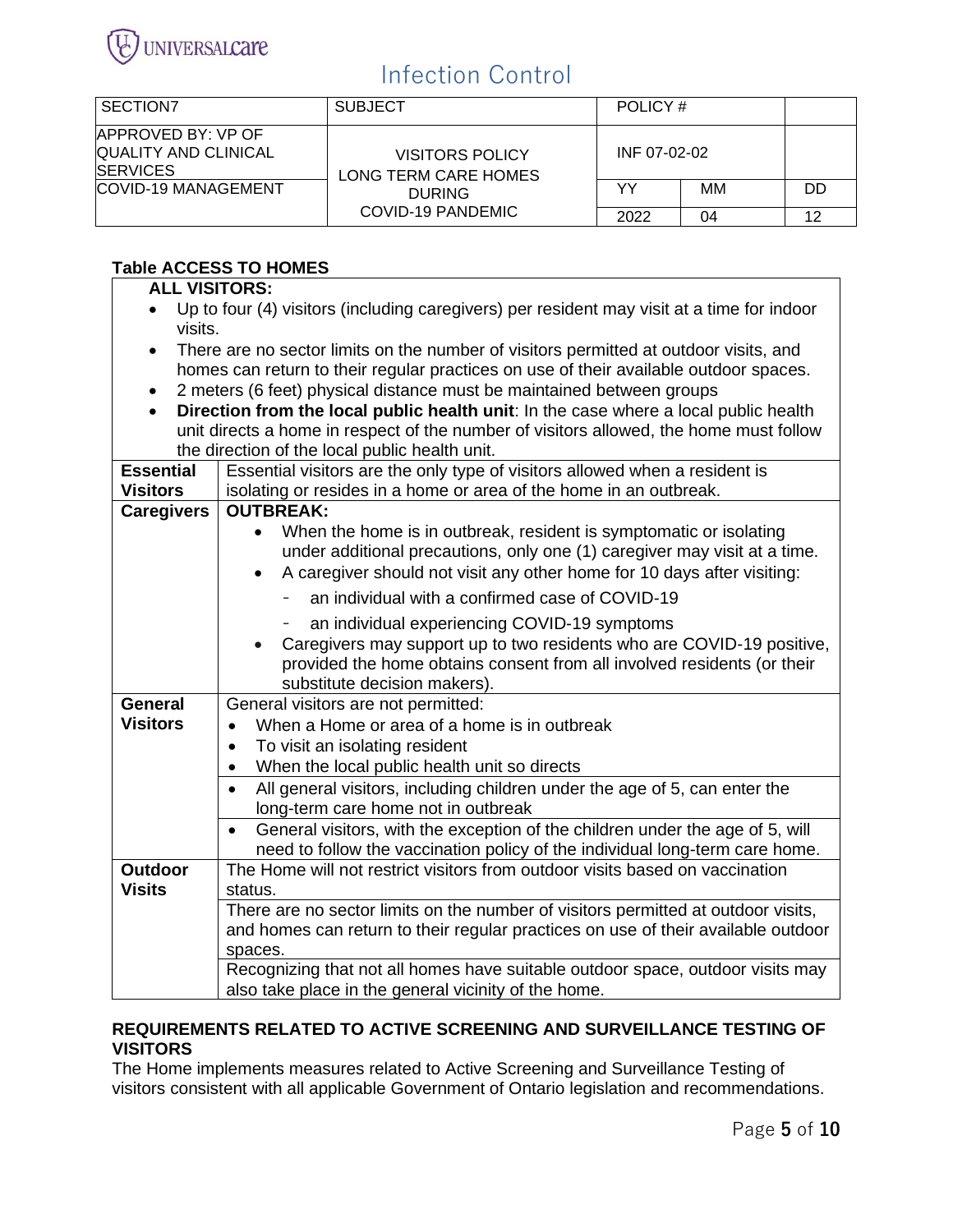

| I SECTION7                                                                                          | <b>SUBJECT</b>                                                                       | POLICY #     |    |    |
|-----------------------------------------------------------------------------------------------------|--------------------------------------------------------------------------------------|--------------|----|----|
| APPROVED BY: VP OF<br><b>QUALITY AND CLINICAL</b><br><b>ISERVICES</b><br><b>COVID-19 MANAGEMENT</b> | <b>VISITORS POLICY</b><br>LONG TERM CARE HOMES<br><b>DURING</b><br>COVID-19 PANDEMIC | INF 07-02-02 |    |    |
|                                                                                                     |                                                                                      | YY           | MМ | DD |
|                                                                                                     |                                                                                      | 2022         | 04 | 12 |

### **Active Screening:**

All staff, students, volunteers, support workers, visitors, caregivers and residents regardless of vaccination status, must be actively screened for COVID-19 upon entry of the Long-Term Care Home.

All residents must be actively screened for COVID-19 once per day using Resident's Screening electronic User Defined assessment in Point Click Care for residents' active screening. During COVID-19 exposure, surveillance or outbreak, residents' Active Screening may increase to twice per day.

#### **Surveillance Testing:**

At a minimum, all staff, students, volunteers, support workers, visitors and caregivers, regardless of vaccination status, must be tested in accordance with the Minister's Directive. Refer directly to the Minister of Long-Term Care's Directive COVID-19: Long-term care home surveillance testing and access to homes for requirements related to surveillance testing( <https://www.ontario.ca/page/covid-19-long-term-care-home-surveillance-testing> ).

At a minimum, all staff, students, volunteers, support workers, visitors and caregivers, regardless of vaccination status, must be tested in accordance with the Minister's Directive. (See Surveillance Testing Policy).

### **VISITORS LOGS OF ALL VISITS TO THE HOME**

In accordance with section 267(2) of O. Reg. 246/22 and Directive #3, homes must maintain visitor logs of all visits to the home for a period of at least 30 days and be readily available to the local public health unit for contact tracing purposes upon request

Per Directive #3, homes must maintain visitor logs of all visits to the home. For this purpose, the Home uses the "Victors' Active Screening Record" that includes:

- $\triangleright$  the name and contact information of the visitor
- $\triangleright$  time and date of the visit
- $\triangleright$  the purpose of the visit (for example, name of resident visited)

#### **EDUCATION/TRAINING TO ALL VISITORS ABOUT PHYSICAL DISTANCING, RESPIRATORY ETIQUETTE, HAND HYGIENE, IPAC PRACTICES, AND PROPER USE OF PPE**

The training education include guidance from the following Public Health Ontario resources to support IPAC and PPE education and training [\(https://www.publichealthontario.ca/en/diseases](https://www.publichealthontario.ca/en/diseases-and-conditions/infectious-diseases/respiratory-diseases/novel-coronavirus/long-term-care-resources)[and-conditions/infectious-diseases/respiratory-diseases/novel-coronavirus/long-term-care](https://www.publichealthontario.ca/en/diseases-and-conditions/infectious-diseases/respiratory-diseases/novel-coronavirus/long-term-care-resources)[resources](https://www.publichealthontario.ca/en/diseases-and-conditions/infectious-diseases/respiratory-diseases/novel-coronavirus/long-term-care-resources) ):

- $\triangleright$  quidance document: recommended steps: putting on personal protective equipment [https://www.publichealthontario.ca/-/media/documents/ncov/ipac/ppe-recommended](https://www.publichealthontario.ca/-/media/documents/ncov/ipac/ppe-recommended-steps)[steps](https://www.publichealthontario.ca/-/media/documents/ncov/ipac/ppe-recommended-steps)
- $\triangleright$  video: putting on full personal protective equipment <https://www.publichealthontario.ca/en/videos/ipac-fullppe-on>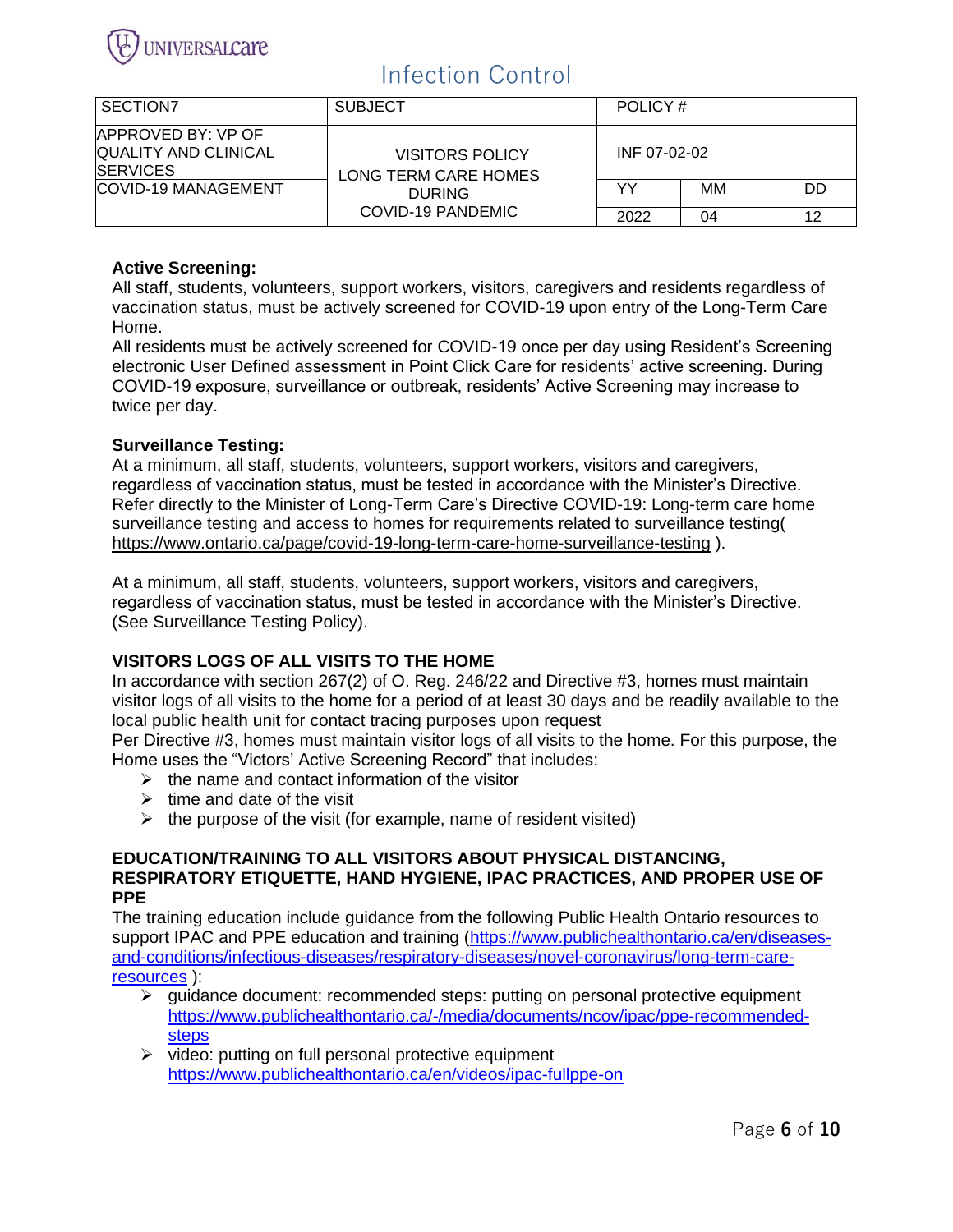

| l SECTION7                                                                   | <b>SUBJECT</b>                                                 | POLICY # |    |    |
|------------------------------------------------------------------------------|----------------------------------------------------------------|----------|----|----|
| <b>APPROVED BY: VP OF</b><br><b>QUALITY AND CLINICAL</b><br><b>ISERVICES</b> | INF 07-02-02<br><b>VISITORS POLICY</b><br>LONG TERM CARE HOMES |          |    |    |
| <b>COVID-19 MANAGEMENT</b>                                                   | <b>DURING</b><br>COVID-19 PANDEMIC                             | YY       | MМ | DD |
|                                                                              |                                                                | 2022     | 04 | 12 |

- ➢ video: taking off full personal protective equipment <https://www.publichealthontario.ca/en/videos/ipac-fullppe-off>
- ➢ videos how to hand wash<https://www.publichealthontario.ca/en/videos/ipac-handwash>
- ➢ video how to hand rub<https://www.publichealthontario.ca/en/videos/ipac-handrub>
- ➢ 2 meters physical Distancing video [https://www.canada.ca/en/public](https://www.canada.ca/en/public-health/services/video/covid-19-physical-distancing.html)[health/services/video/covid-19-physical-distancing.html](https://www.canada.ca/en/public-health/services/video/covid-19-physical-distancing.html)

#### **Documentation:**

- ➢ Designated staff will document the training provided
- ➢ Caregiver confirms by signing in the respective section on "LTC Visitors & Caregivers Education" form

| <b>Table: Visitors Training Guide</b>                                                                                                                                                                                                                                              | <b>Essential</b><br><b>Caregiver</b> | <b>General</b><br><b>Visitor</b> | <b>Frequency</b>                                                       |  |  |
|------------------------------------------------------------------------------------------------------------------------------------------------------------------------------------------------------------------------------------------------------------------------------------|--------------------------------------|----------------------------------|------------------------------------------------------------------------|--|--|
| Guidance document: recommended steps: putting on personal<br>protective equipment** https://www.publichealthontario.ca/-                                                                                                                                                           | $\boldsymbol{X}$                     | $\boldsymbol{X}$                 | Prior to 1 <sup>st</sup> visit                                         |  |  |
| /media/documents/ncov/ipac/ppe-recommended-steps                                                                                                                                                                                                                                   | $\boldsymbol{X}$                     |                                  | Every<br>6 Months                                                      |  |  |
| Video entitled putting on full personal protective equipment <sup>**</sup><br>https://www.publichealthontario.ca/en/videos/ipac-fullppe-on                                                                                                                                         | $\mathsf{X}$                         | $\mathbf{x}$                     | Prior to 1 <sup>st</sup> visit                                         |  |  |
|                                                                                                                                                                                                                                                                                    | X                                    |                                  | Every<br>6 Months                                                      |  |  |
| Video entitled Taking off Full Personal Protective Equipment. **<br>https://www.publichealthontario.ca/en/videos/ipac-fullppe-off                                                                                                                                                  | $\boldsymbol{X}$                     | $\boldsymbol{\mathsf{X}}$        | Prior to 1 <sup>st</sup> visit                                         |  |  |
|                                                                                                                                                                                                                                                                                    | $\mathbf{x}$                         |                                  | Every<br>6 Months                                                      |  |  |
| Video entitled How to Hand Wash. **<br>https://www.publichealthontario.ca/en/videos/ipac-handwash                                                                                                                                                                                  | X                                    | $\mathbf{x}$                     | Prior to 1 <sup>st</sup> visit                                         |  |  |
|                                                                                                                                                                                                                                                                                    | X                                    |                                  | Every<br>6 Months                                                      |  |  |
| Video entitled How to Hand Rub **<br>https://www.publichealthontario.ca/en/videos/ipac-handrub                                                                                                                                                                                     | $\boldsymbol{\mathsf{X}}$            | $\mathbf x$                      | Prior to 1 <sup>st</sup> visit                                         |  |  |
|                                                                                                                                                                                                                                                                                    | X                                    |                                  | Every<br>6 Months                                                      |  |  |
| Physical Distancing Video ((eastern Ontario Health Unit)<br>https://eohu.ca/en/covid/social-distancing                                                                                                                                                                             | X                                    | $\overline{\mathbf{x}}$          | Prior to 1 <sup>st</sup> visit<br>and as necessary<br>for re-education |  |  |
| Feeding the resident Video ** (as per Essential Visitors-<br>Caregivers Request Form)<br>https://www.dropbox.com/sh/7cobf8y2wuuopbi/AABvKzn1uPsW<br>nQNoGsN nTeDa?dl=0                                                                                                             | X                                    |                                  | Prior to 1 <sup>st</sup> visit (if<br>applicable)                      |  |  |
| **Retraining must be provided with each observed noncompliance and based on auding outcome(s)<br>Public Health Ontario resources to support IPAC and PPE education and training<br>(https://www.publichealthontario.ca/en/diseases-and-conditions/infectious-diseases/respiratory- |                                      |                                  |                                                                        |  |  |
| diseases/novel-coronavirus/long-term-care-resources )                                                                                                                                                                                                                              |                                      |                                  |                                                                        |  |  |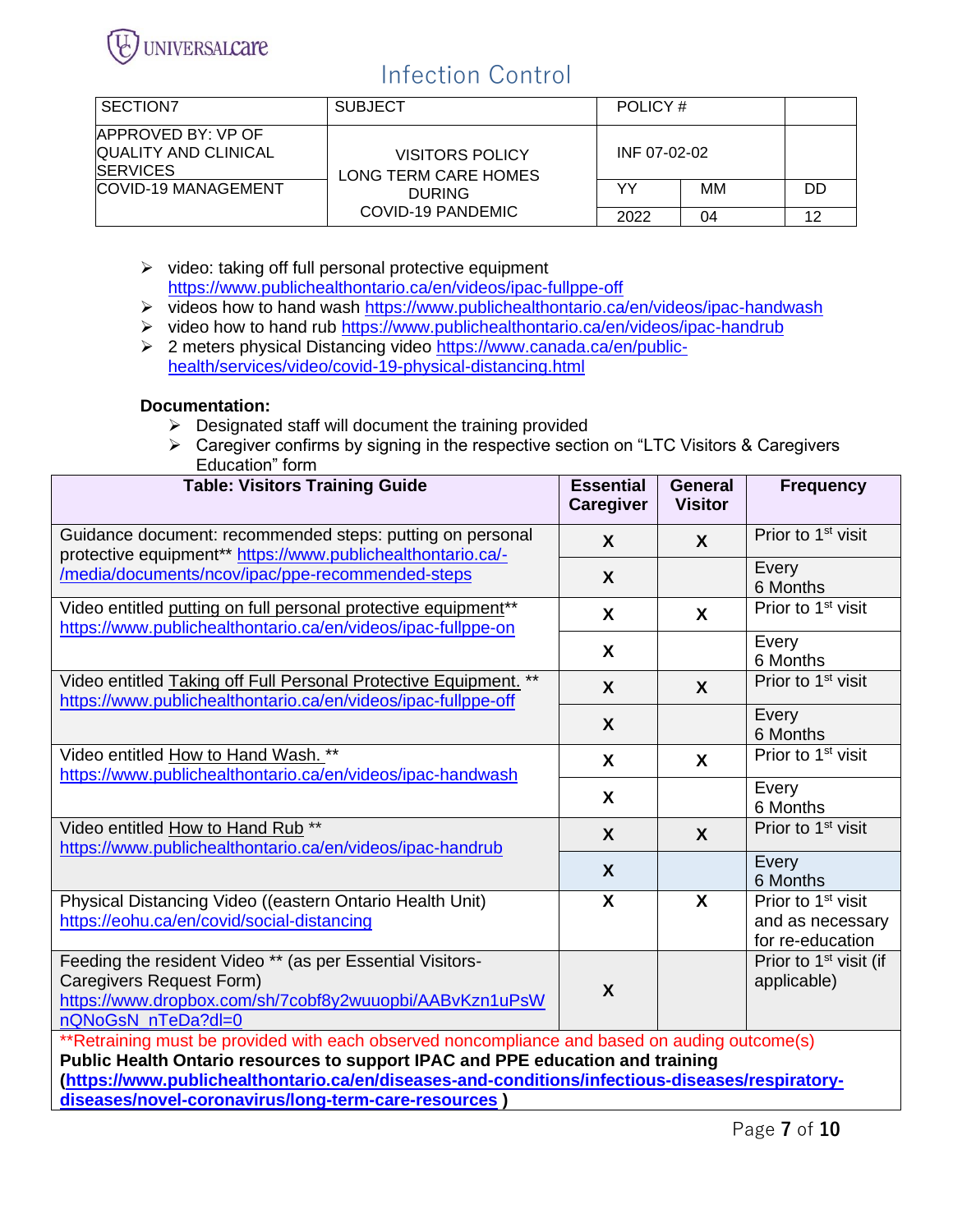

| I SECTION7                                                            | <b>SUBJECT</b>                                 | POLICY#      |    |    |
|-----------------------------------------------------------------------|------------------------------------------------|--------------|----|----|
| <b>APPROVED BY: VP OF</b><br>QUALITY AND CLINICAL<br><b>ISERVICES</b> | <b>VISITORS POLICY</b><br>LONG TERM CARE HOMES | INF 07-02-02 |    |    |
| <b>COVID-19 MANAGEMENT</b>                                            | <b>DURING</b><br>COVID-19 PANDEMIC             | YY           | MМ | DD |
|                                                                       |                                                | 2022         | 04 | 12 |

#### **PROVISIONS REGARDING HOME'S IMPLEMENTATION OF ALL REQUIRED PUBLIC HEALTH MEASURES AND INFECTION PREVENTION AND CONTROL PRACTICES (IPAC)**

The importance of ongoing adherence to strong and consistent IPAC processes and practices cannot be overstated. The home strives to prevent and limit the spread of COVID-19 by ensuring that strong and consistent IPAC practices are implemented and continuously reviewed. Appropriate and effective IPAC practices must be carried out by all people attending or living in the home, at all times, regardless of whether there are cases of COVID-19 in the home or not, and regardless of the vaccination status of an individual.

#### **IPAC audits**

- $\triangleright$  The Home meets Directive #3 by completing IPAC audits at least every two weeks unless in outbreak.
- ➢ When the Home is in outbreak the IPAC audits are completed at least weekly.
- ➢ IPAC audits are rotated across shifts, including weekends.

#### **PHYSICAL DISTANCING**

Physical distancing Consistent with Directive #3, homes must ensure that physical distancing (a minimum of 2 metres or 6 feet) is practiced by all individuals at all times, except for the purposes of providing direct care to a resident or when the following additional exceptions apply:

- ➢ for residents to have brief physical contact with their visitors, regardless of visitors' immunization status
- $\triangleright$  between residents either one on one or in small group settings
- $\triangleright$  between fully vaccinated visitors and fully vaccinated residents
- $\triangleright$  for the purposes of a compassionate/palliative visit
- ➢ during the provision of personal care services (for example, haircutting).
- $\triangleright$  personal care services (for example, haircutting) must be in accordance with all applicable laws including regulations under the Reopening Ontario (A Flexible Response to COVID-19) Act, 2020

#### **UNIVERSAL MASKING AND EYE PROTECTION**

- 1. **All staff and essential visitors** wear a medical mask for the entire duration of their shift/visit, both indoors (including in the residents' room) and outdoors, regardless of their immunization status.
- 2. **All staff and visitors** wear eye protection when in the Home (indoors and outdoors)

#### **Exceptions to the masking requirements are:**

- $\triangleright$  children who are younger than two years of age
- ➢ any individual (staff, visitor, or resident) who is being accommodated in accordance with the Accessibility for Ontarians with Disabilities Act, 2005 or the Ontario Human Rights Code
- $\triangleright$  if the entertainment provided by a live performer (that is, a general visitor) requires the removal of their mask to perform their talent, provided the performance is in accordance with all applicable laws including regulations under the Reopening Ontario (A Flexible Response to COVID-19) Act, 2020.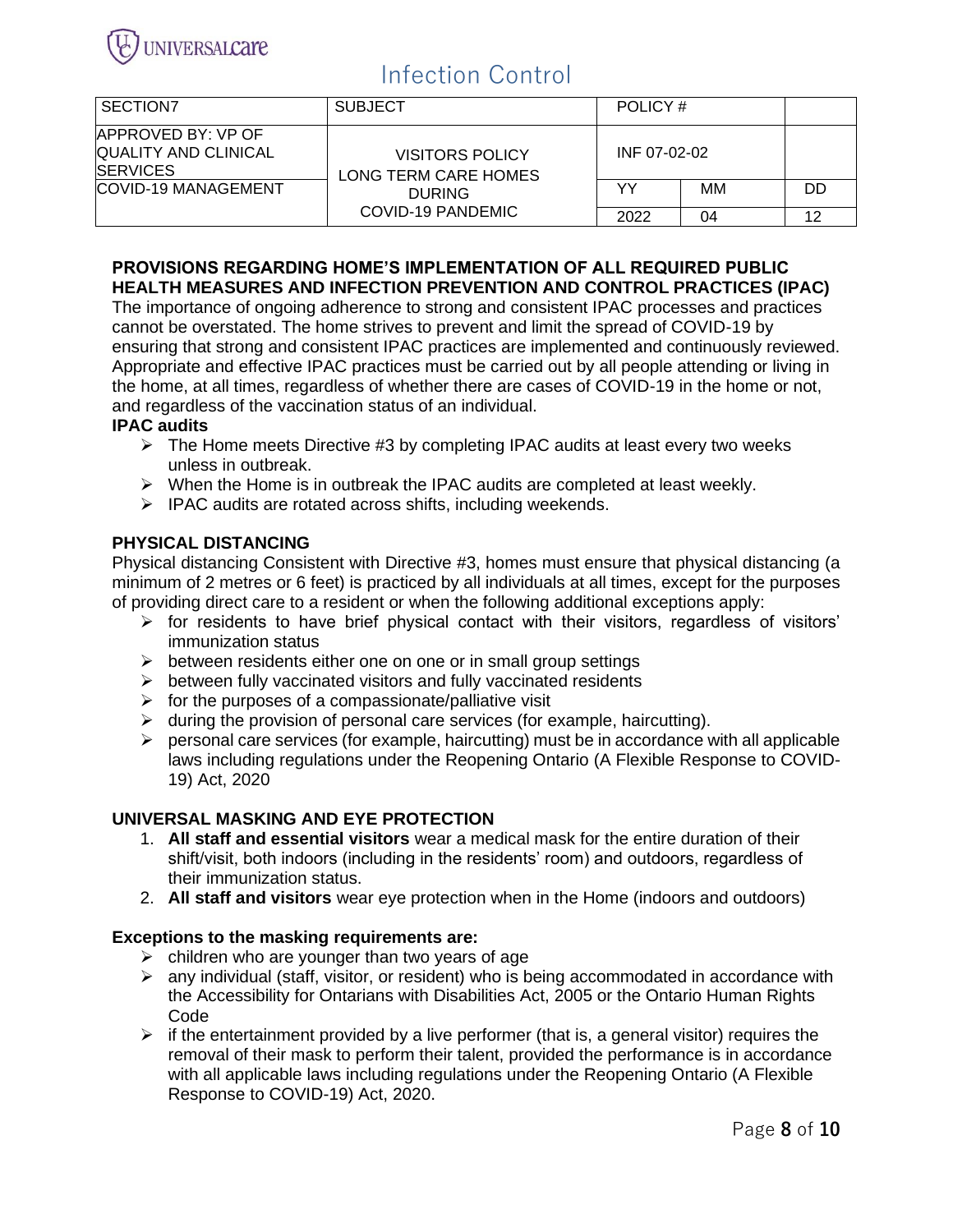

| I SECTION7                                                                    | <b>SUBJECT</b>                                                                       | POLICY #     |    |    |
|-------------------------------------------------------------------------------|--------------------------------------------------------------------------------------|--------------|----|----|
| <b>IAPPROVED BY: VP OF</b><br><b>QUALITY AND CLINICAL</b><br><b>ISERVICES</b> | <b>VISITORS POLICY</b><br>LONG TERM CARE HOMES<br><b>DURING</b><br>COVID-19 PANDEMIC | INF 07-02-02 |    |    |
| <b>COVID-19 MANAGEMENT</b>                                                    |                                                                                      | YY           | MМ | DD |
|                                                                               |                                                                                      | 2022         | 04 | 12 |

### **ACCESSIBILITY CONSIDERATIONS**

Homes are required to meet all applicable laws such as the *Accessibility for Ontarians with Disabilities Act, 2005.* <https://www.ontario.ca/laws/statute/05a11>

Where the accessibility considerations apply to a Support Person, the Support Person will be allowed to enter the Home with the visitor.

#### **REFERENCES:**

- ➢ **Fixing Long-Term Care Act, 2021** <https://www.ontario.ca/laws/statute/21f39>
- ➢ **Regulations under the Act: O. Reg. 246/22** <https://www.ontario.ca/laws/statute/21f39>
- ➢ **COVID-19 Guidance document for long term care homes in Ontario** [https://ltchomes.net/LTCHPORTAL/Content/LTC%20Guidance%20Document%202022.](https://ltchomes.net/LTCHPORTAL/Content/LTC%20Guidance%20Document%202022.04.08%20FINAL.pdf) [04.08%20FINAL.pdf](https://ltchomes.net/LTCHPORTAL/Content/LTC%20Guidance%20Document%202022.04.08%20FINAL.pdf)
- ➢ **Staying Up to Date with COVID-19 Vaccines: Recommended Doses** [https://www.health.gov.on.ca/en/pro/programs/publichealth/coronavirus/docs/vaccine/C](https://www.health.gov.on.ca/en/pro/programs/publichealth/coronavirus/docs/vaccine/COVID_19_vaccine_up_to_date.pdf) OVID 19 vaccine up to date.pdf
- ➢ **Proof of Vaccination** [https://covid-19.ontario.ca/proof-covid-19](https://covid-19.ontario.ca/proof-covid-19-vaccination#proof-of-vaccination) [vaccination#proof-of-vaccination](https://covid-19.ontario.ca/proof-covid-19-vaccination#proof-of-vaccination)
- ➢ **Approved COVID-19 Vaccines** [https://www.canada.ca/en/health](https://www.canada.ca/en/health-canada/services/drugs-health-products/covid19-industry/drugs-vaccines-treatments/vaccines.html)[canada/services/drugs-health-products/covid19-industry/drugs-vaccines](https://www.canada.ca/en/health-canada/services/drugs-health-products/covid19-industry/drugs-vaccines-treatments/vaccines.html)[treatments/vaccines.html](https://www.canada.ca/en/health-canada/services/drugs-health-products/covid19-industry/drugs-vaccines-treatments/vaccines.html)
- ➢ **Directive #3, COVID-19 Guidance Document for LTCHs, and Rapid Testing Merged FAQs**

[https://ltchomes.net/LTCHPORTAL/Content/Pandemic%20Response%20FAQs%20202](https://ltchomes.net/LTCHPORTAL/Content/Pandemic%20Response%20FAQs%202022-04-08%20FINAL.pdf) [2-04-08%20FINAL.pdf](https://ltchomes.net/LTCHPORTAL/Content/Pandemic%20Response%20FAQs%202022-04-08%20FINAL.pdf)

➢ **Public Health Ontario** [https://www.publichealthontario.ca/en/diseases-and](https://www.publichealthontario.ca/en/diseases-and-conditions/infectious-diseases/respiratory-diseases/novel-coronavirus/variants)[conditions/infectious-diseases/respiratory-diseases/novel-coronavirus/variants](https://www.publichealthontario.ca/en/diseases-and-conditions/infectious-diseases/respiratory-diseases/novel-coronavirus/variants)